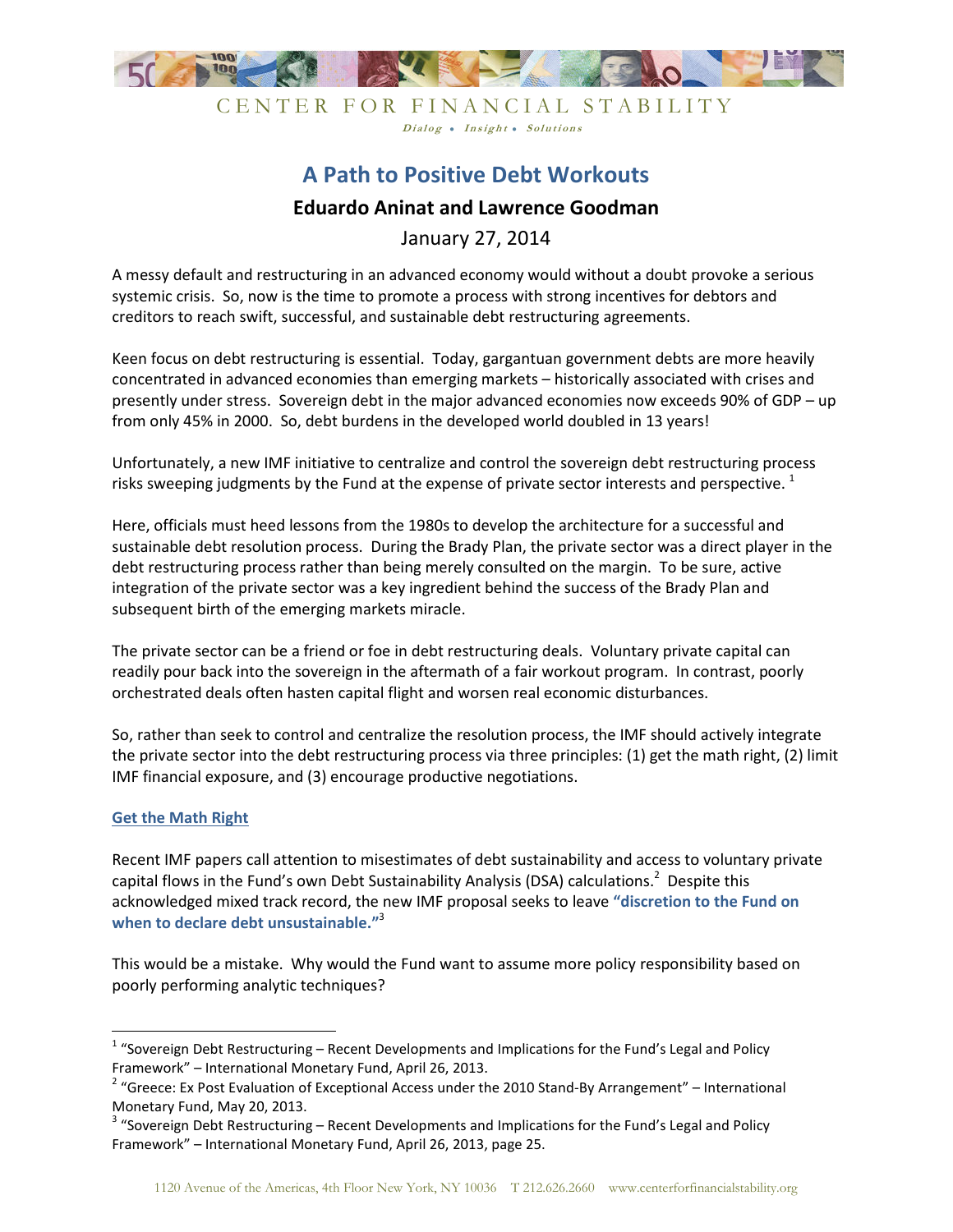

Dialog . Insight . Solutions

Misestimates represent a shortcoming of DSA objectives and are reparable. Going forward, DSA models must target growth for the sovereign and active private sector participation in the economy. In this case, both creditors and debtors will be better off. Creditors receive a more valuable asset; while debtors experience payment relief and the opportunity for growth.

To facilitate these objectives, large private creditors must actively participate in the analytic process. Who better to estimate future private sector involvement than those making the decisions?

Private participation in the DSA process was critical for the success of debt restructuring agreements during the Brady Plan. At the time, economic subcommittees (ESC) of bank economists worked closely with sovereigns and the IMF to sculpt mathematical blueprints for the benefit of creditors and debtors alike.<sup>4</sup>

## **Limit IMF Exposure**

A byproduct of IMF involvement in debt restructuring arrangements seems to be ever increasing lending packages. Greece accessed a stunning EUR30 billion. Over the years, IMF lending has steadily advanced from programs offering 300% of quota (a country's share in the IMF) during the Brady Plan restructuring days to 650% in recent crises to now over 3,000%!

Large IMF lending packages carry the unintended consequences of tilting the balance of power in sovereign debt negotiations. No longer is the IMF an impartial participant or neutral arbiter in the resolution process. As the Fund becomes one of the debtor nation's largest creditors, the natural bias is to force the reduction of claims of preexisting debt holders to enhance the credit quality of its new and large loans. In isolation, reduced claims seem a noteworthy objective. However, haircuts must be fair and optimal for sovereigns and creditors alike.

## **Encourage Productive Negotiations**

<u>.</u>

The IMF must encourage amicable negotiations between the sovereign and its private creditors.

Swift and constructive negotiations often produce the longest lasting arrangements. For example, the last debt restructuring in Chile was rapid and harmonious. Since then, 1990, growth in Chile has exceeded 5% per annum on average. In contrast, the minority of poorly orchestrated deals often ends in strife. More recently, according to a study by Moody's of 34 sovereign bond exchanges since 1997, the average time to complete 31 of the deals was less than 8 months.<sup>5</sup> Three remaining restructurings in the Ivory Coast, Nicaragua, and Argentina took more than 2 years to complete. No wonder problems remain ongoing in Argentina.

The burden should not fall solely on the IMF. The private sector bears much responsibility for boombust cycles in markets stretching from sovereign debt to mortgages. Many private market participants invest based on momentum. This over-exuberance or herding often ends with crowded trades, a

<sup>&</sup>lt;sup>4</sup> Lawrence Goodman, "Solving the Greek Crisis," Center for Financial Stability, June 24, 2011.

<sup>&</sup>lt;sup>5</sup> Elena Duggar, Richard Cantor, and Bart Oosterveld, "The Role of Holdout Creditors and CACs in Sovereign Debt Restructuring," Moody's Investors Service, April 10, 2013.